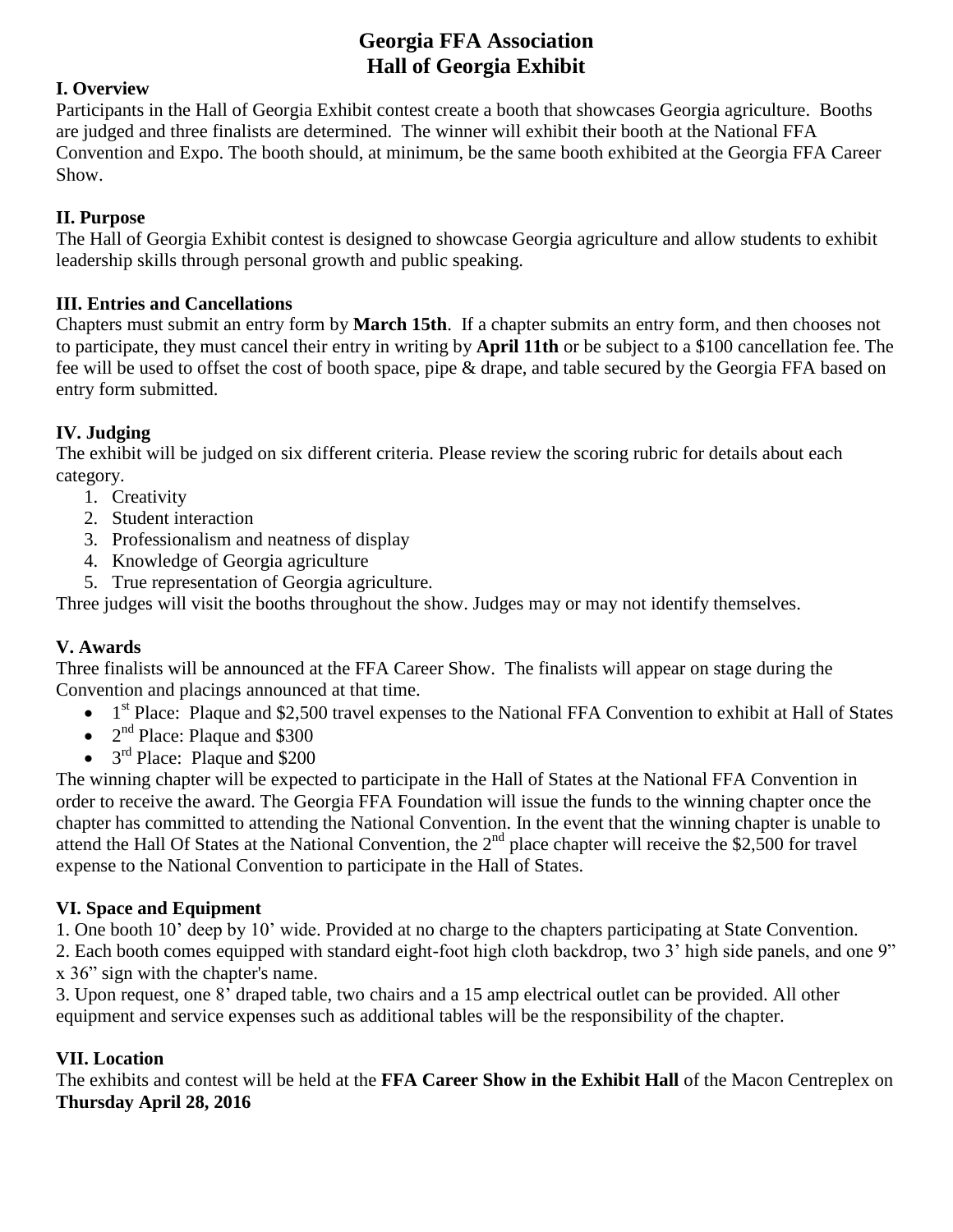#### **VIII. Rules**

- 1. All activities should be confined to the limits of the exhibit booth.
- 2. Displays may not be placed in such a manner as to interfere with other exhibits.
- 3. Signs and posters shall be confined to the booth. Selling is strictly prohibited.
- 4. Official dress is required for all students working and/or presenting booth. Exemptions from official dress will be allowed only for students wearing a costume related to their booth. **All costumes must be pre-approved by the Hall of Georgia Superintendent.**
- 5. Adherence to food safety (Serv-Safe) regulations will be enforced.

*\*Failure to adhere to rules will result in point deductions.*

**IX. Installation and Time Schedule**: The Hall of Georgia will be held in conjunction with the Georgia FFA Career Show.

#### **Exhibit Set-up:**

| Wednesday, April 27 <sup>th</sup> | $1:00$ PM $-4:30$ PM  |
|-----------------------------------|-----------------------|
| Thursday, April 28 <sup>th</sup>  | $7:30$ AM $-11:00$ AM |

### **Show Hours:**

Thursday, April  $28<sup>th</sup>$  12:00 PM - 5:00 PM

## **Exhibit Take-Down:**

| Thursday April 28 <sup>th</sup> | 5:00 PM - 6:00 PM |
|---------------------------------|-------------------|
|---------------------------------|-------------------|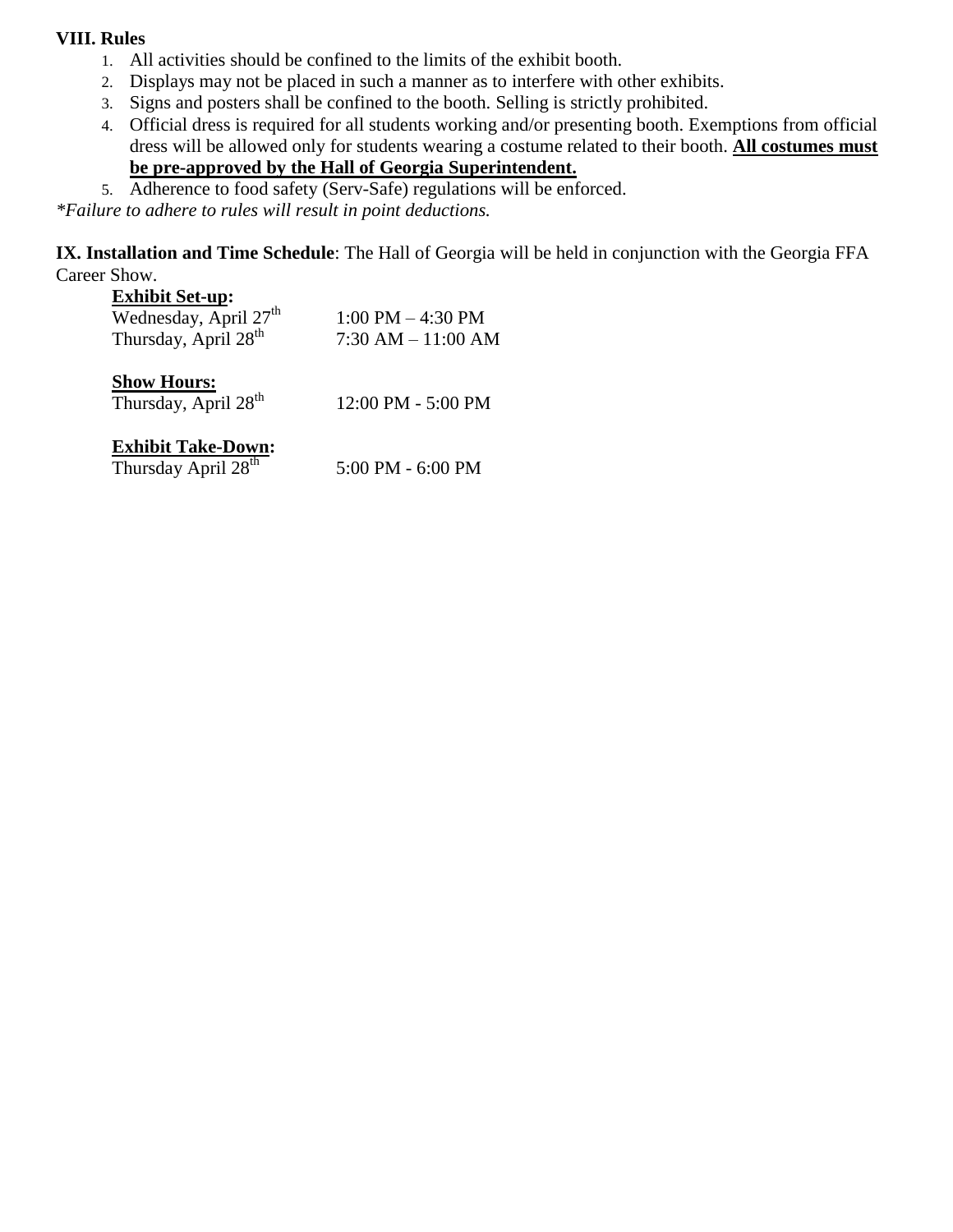

# **2016 Hall Of Georgia Entry Form**

| Check to order the following                                                      |  |
|-----------------------------------------------------------------------------------|--|
| ___Table                                                                          |  |
| $\_\_2$ 2 chairs                                                                  |  |
| $120v/15$ amp outlet                                                              |  |
| other set up needs please contact Event Coordinator before April $1st$ .          |  |
| __ will be serving food                                                           |  |
| (Must follow serv safe guidelines)                                                |  |
| By submitting this entry we understand that if we are unable to participate we mu |  |

By submitting this entry we understand that if we are unable to participate we must cancel in writing to the event coordinator, Casey Shumate at [caseyshumate@gaaged.org](mailto:caseyshumate@gaaged.org) by April 11<sup>th</sup> or be subject to a \$100 cancellation fee. We also understand that if we win, we must participate in the Hall of States at the National FFA Convention this fall to receive the \$2,500 travel expenses award.

| Advisor signature | Date |
|-------------------|------|
|-------------------|------|